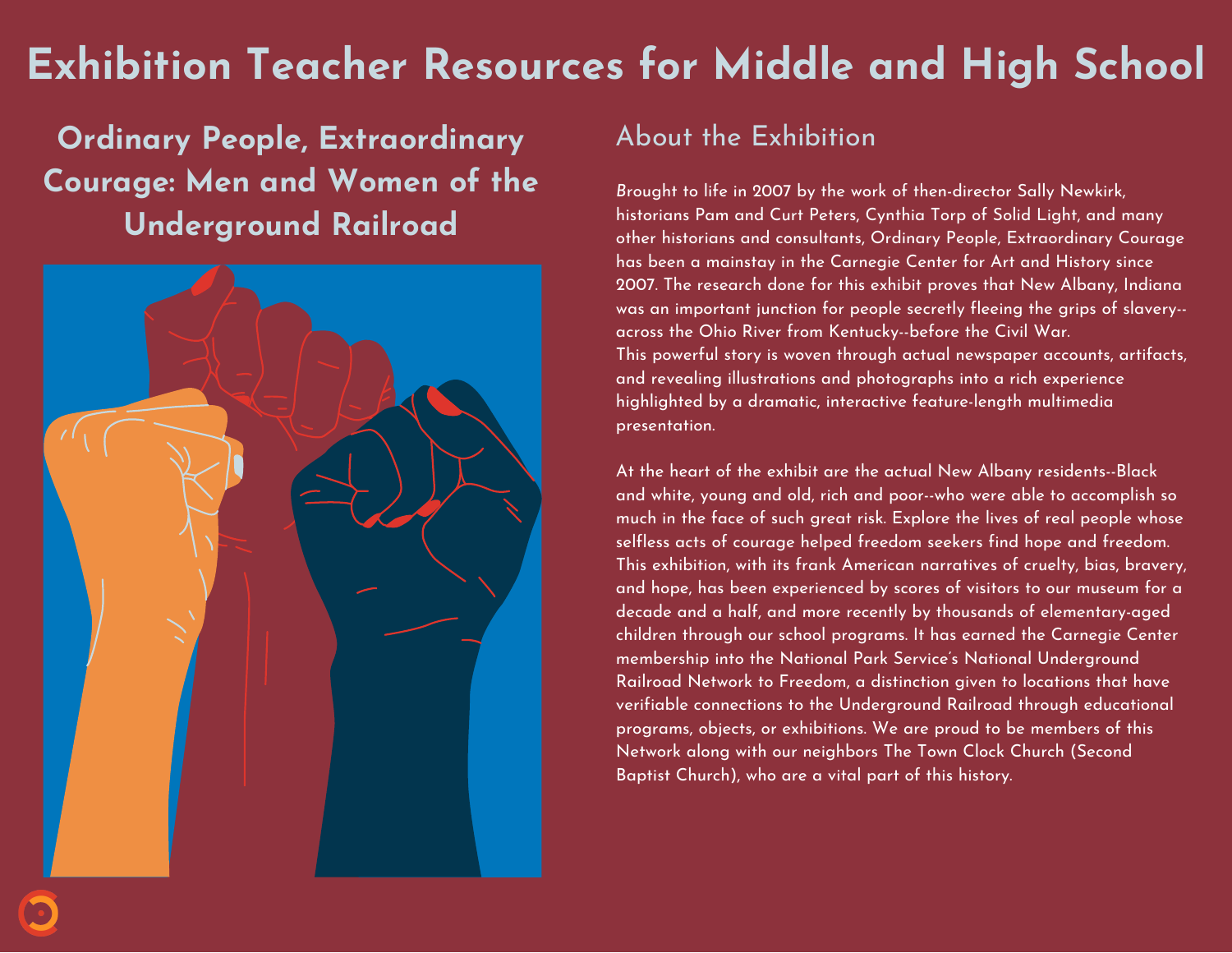### Questions for Viewing and Discussion

The following questions can be used to guide viewing and discussion of the artifacts and texts in the exhibition.

- What piece of information or artifact did you find most interesting? Why?
- What stands out to you the most in the exhibition?
- How do the information and artifacts presented in the exhibition make you feel?
- How does the title of the exhibition "Ordinary People, Extraordinary Courage" relate to the information presented?
- This exhibition is made up of a multitude of primary sources. How are primary sources beneficial when exploring history?
- What do you want to know more about after viewing the exhibition?
- The men and women profiled in the exhibition all impacted the community in some way. How can you impact your community in a positive way?

### Activities

### Extraordinary Profile (Social Studies)

Choose one of the people that was profiled in the exhibition and do some outside research to create a short report or presentation to compile the information that is found. Students could write a written report or create a PowerPoint or Google Slides presentation to share their findings with their classmates.

### Primary Source Analysis (Social Studies)

After viewing the exhibition choose one of the primary sources from the exhibition for analysis. Use the Library of [Congress'](https://www.loc.gov/static/programs/teachers/getting-started-with-primary-sources/documents/Primary_Source_Analysis_Tool_LOC.pdf) Primary Source [Analysis](https://www.loc.gov/static/programs/teachers/getting-started-with-primary-sources/documents/Primary_Source_Analysis_Tool_LOC.pdf) Tool to have students dig deep into the information contained in the document. Sources that could be used include the Book of Indenture or the New Albany Ledger newspaper. Check out the teacher guides from the LoC linked in the Additional Resources section below for additional questions to help further guide students in their analysis.

### Fugitive Slave Act of 1850 [Carousel](https://shelleygrayteaching.com/carousel/) Reading (Social Studies)

One major piece of legislation that impacted the abolition movement and the enslaved population in the United States was the [Fugitive](https://avalon.law.yale.edu/19th_century/fugitive.asp) Slave Act of 1850. Break students into groups and the text of the law into sections. Have the different sections of the law situated around the room that each group will travel to. At each station have a large paper where students will record their thoughts on how this section would impact enslaved people and free abolitionists. Students will move from station to station at your direction until they have read through all of the sections and recorded their thoughts. As a wrap-up have students brainstorm ways that enslaved people and abolitionists could have worked around the challenges presented in the law and then share with the class.

### "Drawing with Scissors" (Art-Making)

After viewing the exhibition students will create a cut-out [collage](https://www.moma.org/interactives/exhibitions/2014/matisse/the-cut-outs.html) in the style of Henri [Matisse](https://www.moma.org/interactives/exhibitions/2014/matisse/the-cut-outs.html) using construction paper that reflects a scene that was described in the exhibition or that illustrates their feelings while going through the exhibition. Because silhouettes don't show details like facial expressions, students can focus on the universal languages of color and shapes to express their mood. Silhouettes and cut-outs open the door to the varied interpretations and feelings that may arise when confronted with difficult narratives like slavery. Students will choose a background color and then use other colors of construction paper to "draw with scissors'' to make the shapes that will create their chosen scene. They will then glue their shapes to their background paper to create their scene. The [Migration](https://lawrencemigration.phillipscollection.org/the-migration-series) Series by Jacob [Lawrence](https://lawrencemigration.phillipscollection.org/the-migration-series) can be used as another source of inspiration for student work.

### Illustrated and/or Tactile Map (Art-Making, Geography)

Give students a blank sheet of paper (white construction paper or cardstock would be best for this) or give them a blank political map of the United States and assorted art supplies such as other colors of construction paper, yarn and other string, crayons, markers, colored pencils, glue sticks, tape, etc. Project a map of routes traveled along the Underground Railroad on the board, such as these from [PBS](https://www.pbs.org/wgbh/americanexperience/features/lincolns-underground-railroad/) and National [Geographic,](https://www.nationalgeographic.org/maps/undergroundrailroad/) and have students make a map on their papers with the routes that went through Indiana. Have students get creative with the art supplies to illustrate their maps and give them plenty of texture. Be sure that students include the major parts of maps such as a title and key. While maps are not always seen as art, IU Southeast professor Susanna Crum's [Watershed](https://www.susanna-crum.com/watershed-globe) Globe shows the ways in which one can make art out of maps. See also her recorded online talk about the [subject.](https://www.youtube.com/watch?v=RGQAliPt290)